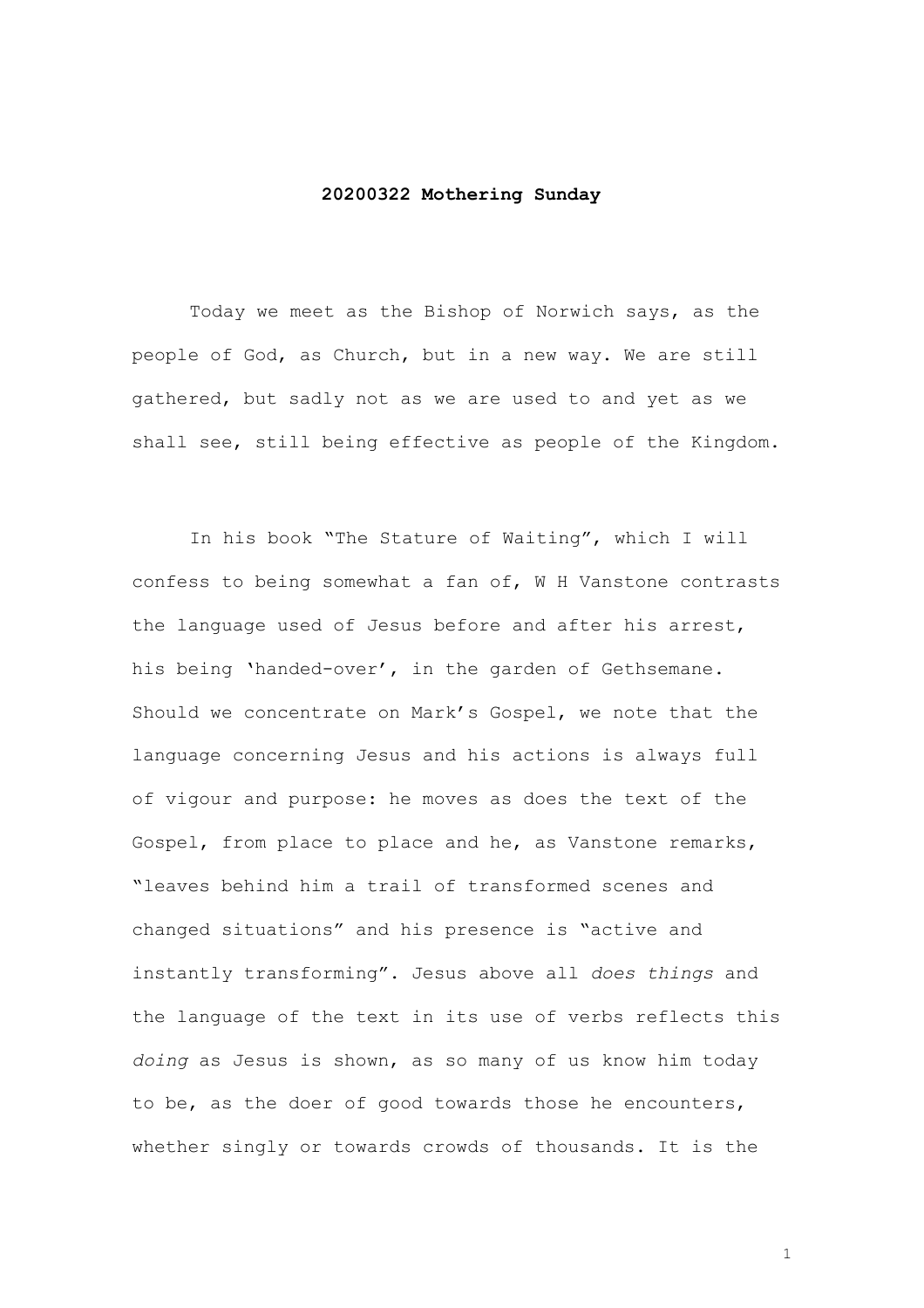portrayal of action in the Gospel which in turns causes us, and calls us, to respond; the scriptures are 'living and active' in the way they call us to react and respond to God's work in the world, to the witness of His forever love, embedded in Creation.

All this changes when in the Garden of Gethsemane Jesus is arrested. Now quite suddenly, he is 'handed over' and the language also hands the action over to others, to do *to* Jesus rather than Jesus *doing to*others; the place of Jesus changes radically from being the instigator, the active agent, to becoming the passive recipient. The Jesus who up to now with every word and phrase in Mark's Gospel, "carries (each) episode forward and sustains its momentum", changes. There are places earlier in the Gospel of Mark where in short passages there is a veritable blizzard of active verbs describing Christ's actions, and now all that falls silent; instead of action he is being acted upon; he is waiting.

I well remember on one of my first visits to a prison I was struck with some degree of fear, because as I was entering the complex I was required to enter something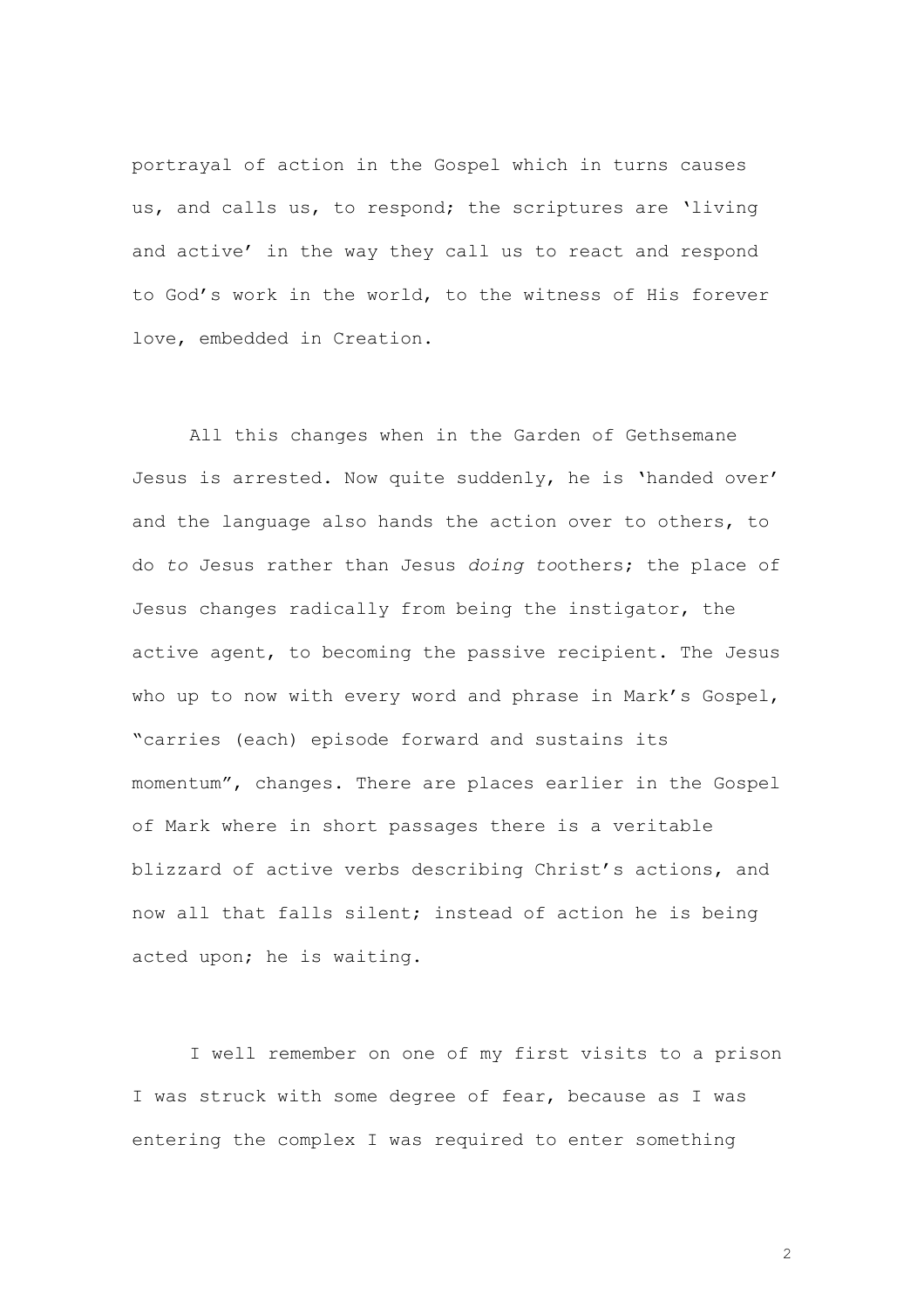akin to a secure room. There was one door in and one out and both were not only locked, they had slid into place with no lock or handle visible on their surface. In addition there was no way of speaking to anyone outside this secure box and no indication when I might be allowed out, to continue my journey into the prison. I was completely in the control of another and had simply to wait until someone decided to remember that I was there. I was on my own and had to contain an urge to panic. Control of my life had passed to something other than myself; I was waiting.

I wonder if there is something of a similar feeling now as we enter what may turn out to be a prolonged period of isolation, perhaps on our own and certainly with few others. Control of our lives has been ceded to something else. All that we used to do is now changing; we are no longer active participants in life.

Let's now consider our celebration today of Mothering Sunday. Yes of course I recognise that for some Mothering Sunday brings with it pain rather than grateful joy and I see that even one of our major supermarkets was sensitive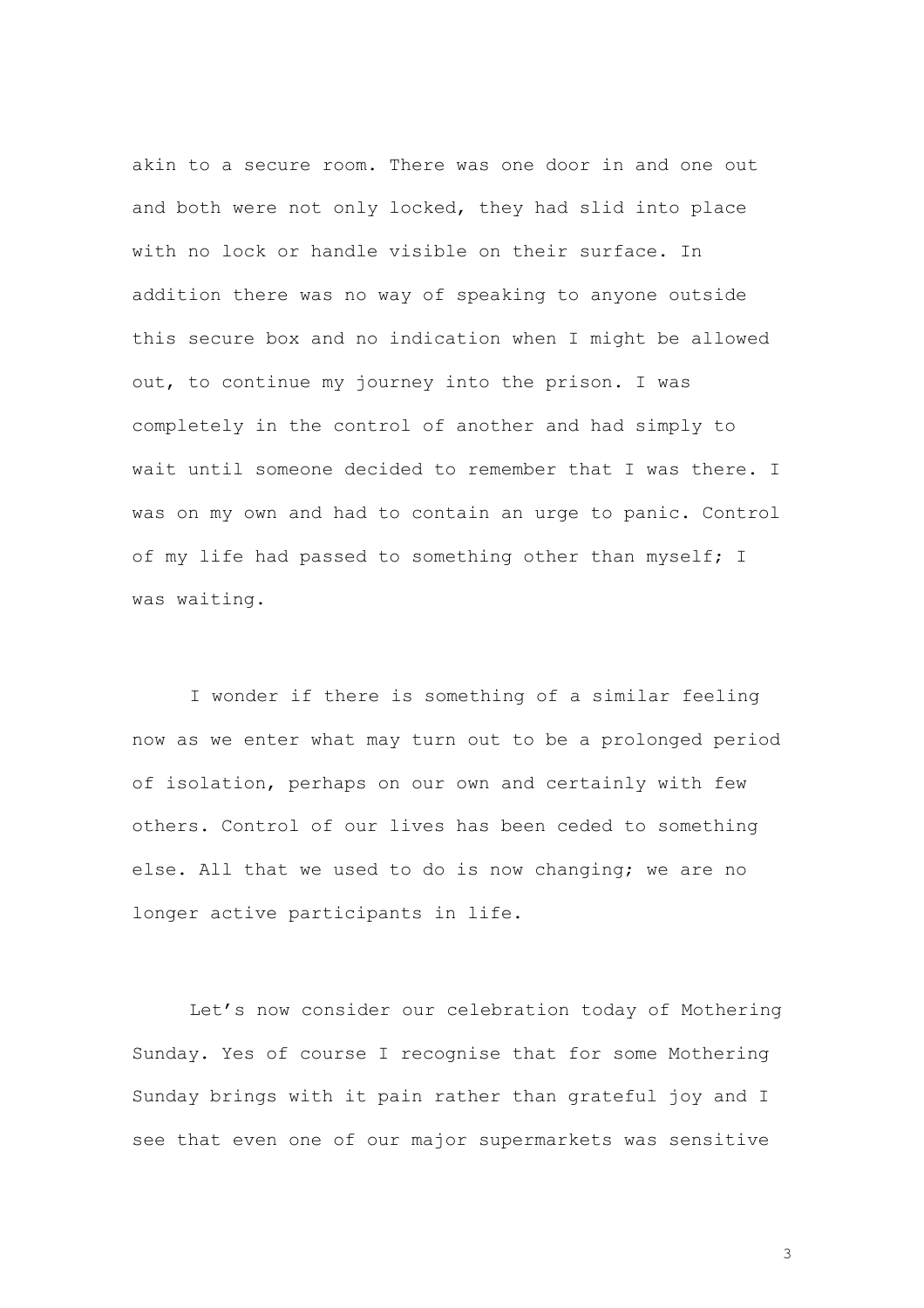enough in its advertising recently to recognise this, and yet I suspect that our scriptures today have something to say *even* about that. In celebrating this aspect of our own care, we are celebrating things done to us, in that we were *mothered to*, and Christ himself had that same experience in being *mothered to* by his own mother Mary.

Yet we too in a less positive manner, are now having things done to us, rather than being our usual active selves in our own lives and in the lives of those around us.

For those who we remember particularly today, those for whom today is a day of pain, let's draw upon our Gospel reading. So often Jesus turns our apparent norms upside down; we remember for example how he transforms our understanding of kingship into one of service not one of being served, something of course our own monarch is an extraordinary example of. Now Jesus transforms our understanding of *mothering* because at the point in her own life when his mother Mary was no longer so able to care for herself, he places her in a new family, that of his disciple John. Jesus teaches us that it is not only our

 $\Delta$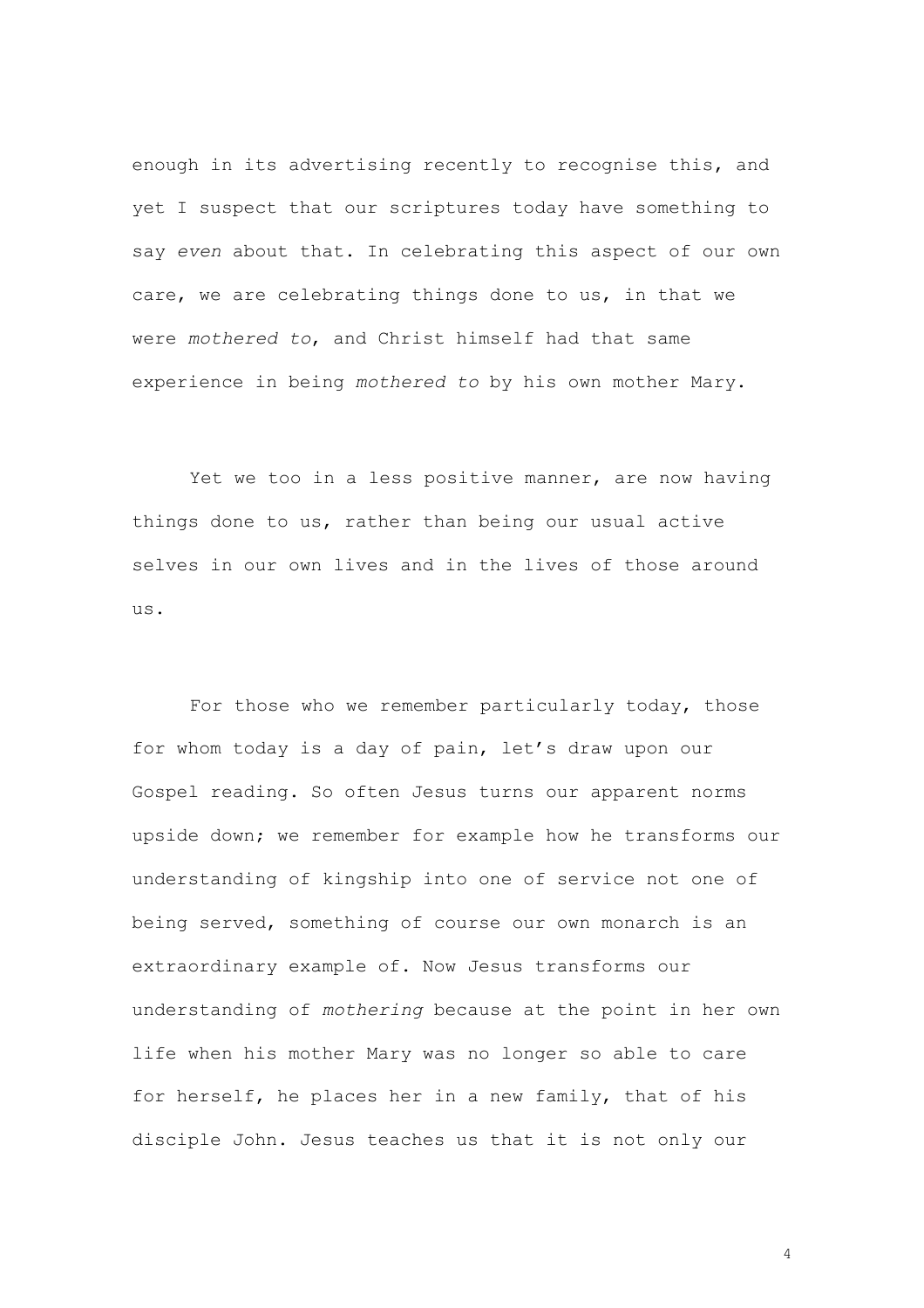own mothers who might *mother* us, but indeed sends others to love and nurture us, perhaps friends, perhaps acquaintances, perhaps someone else's mother. Mothering no longer is something necessarily tied to a biological bond (although for many happily it is just that), but something tied to a willingness to love and nurture and care for, another.

Returning now to Jesus after his arrest: yes he is no longer the active agent, but is it not true that as he enters apparently a time of inactivity, this is as we all know, the time when he became his most *effective*? Jesus in his passivity, in his apparent inactivity, through his death and resurrection, is become the Saviour of the Word, and draws all those who call upon him into a relationship with himself. Is it not extraordinary that at the very point of his inaction, Jesus is paradoxically his most active in the lives of all humanity?

We too should perhaps draw huge comfort from this. Christ as he approaches the terror of his passion, transforms what is a hopeless situation into one that is the eternal hope of all of us: we really no longer have to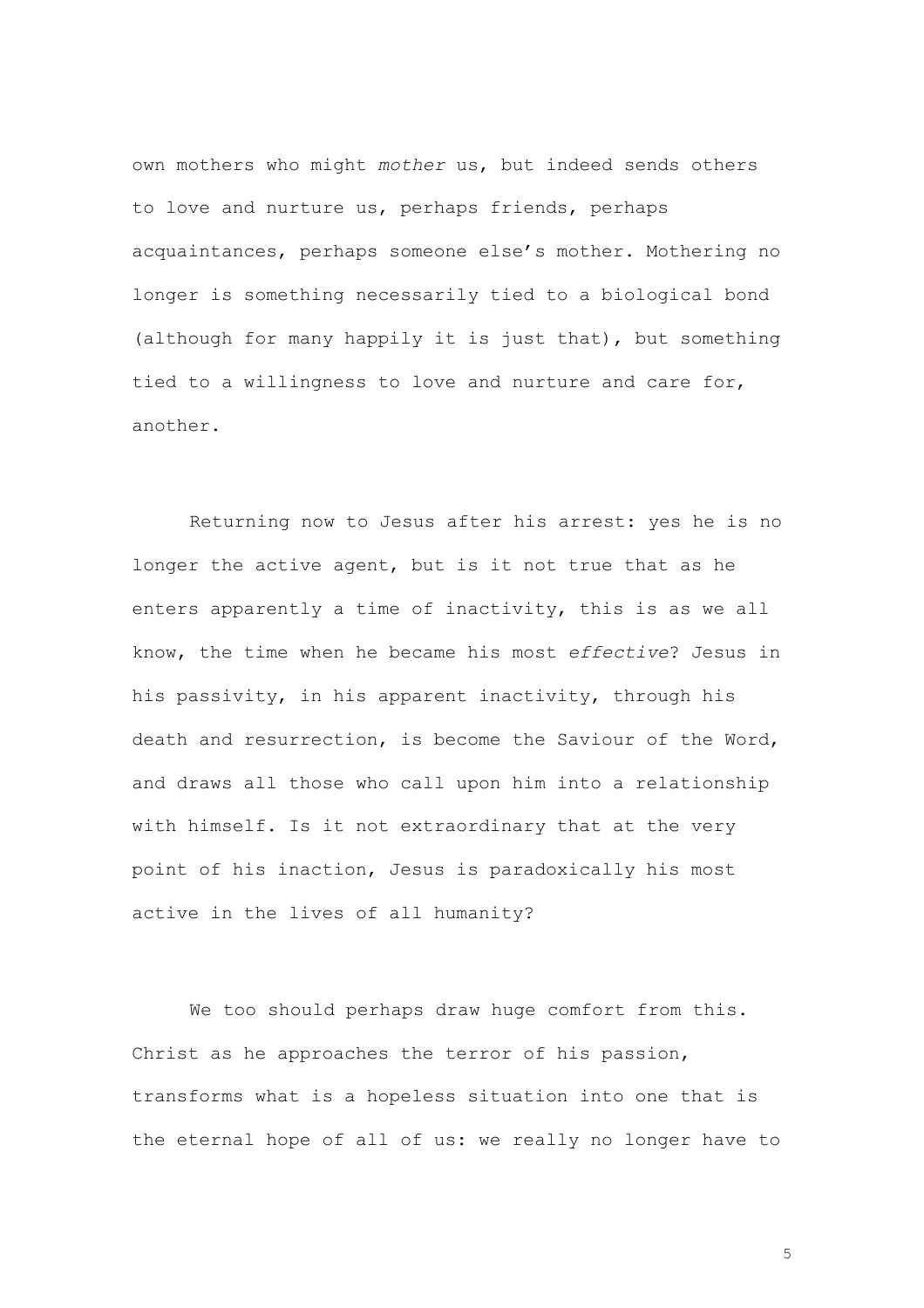fear the future; what it may be, we are never too sure except that it will be good and glorious, of that we can now be certain. It was said of Christ that he endured the shame of the Cross because of the hope set before him. We too can do the self-same thing and not because we ourselves are super-able, but because Christ went through death for us and came out alive. We too now, as the Apostle Paul reminds us, we too now have this hope. We have this hope precisely at the point of frailty, precisely at the point of our inactivity, precisely when we are perhaps feeling quite out of control of our lives.

The promise of our texts today is that we are indeed to be *effective*. I wonder how we can be effective whilst perhaps self-isolating and certainly whilst not being as active as we might usually be? Are there ways we can still be in contact with each other? Might not a phone call to someone also in our position, be an encouragement to them? Might we take this opportunity to be more active in prayer? Might we be able to join with others in prayer perhaps through some form of technology or even by radio?